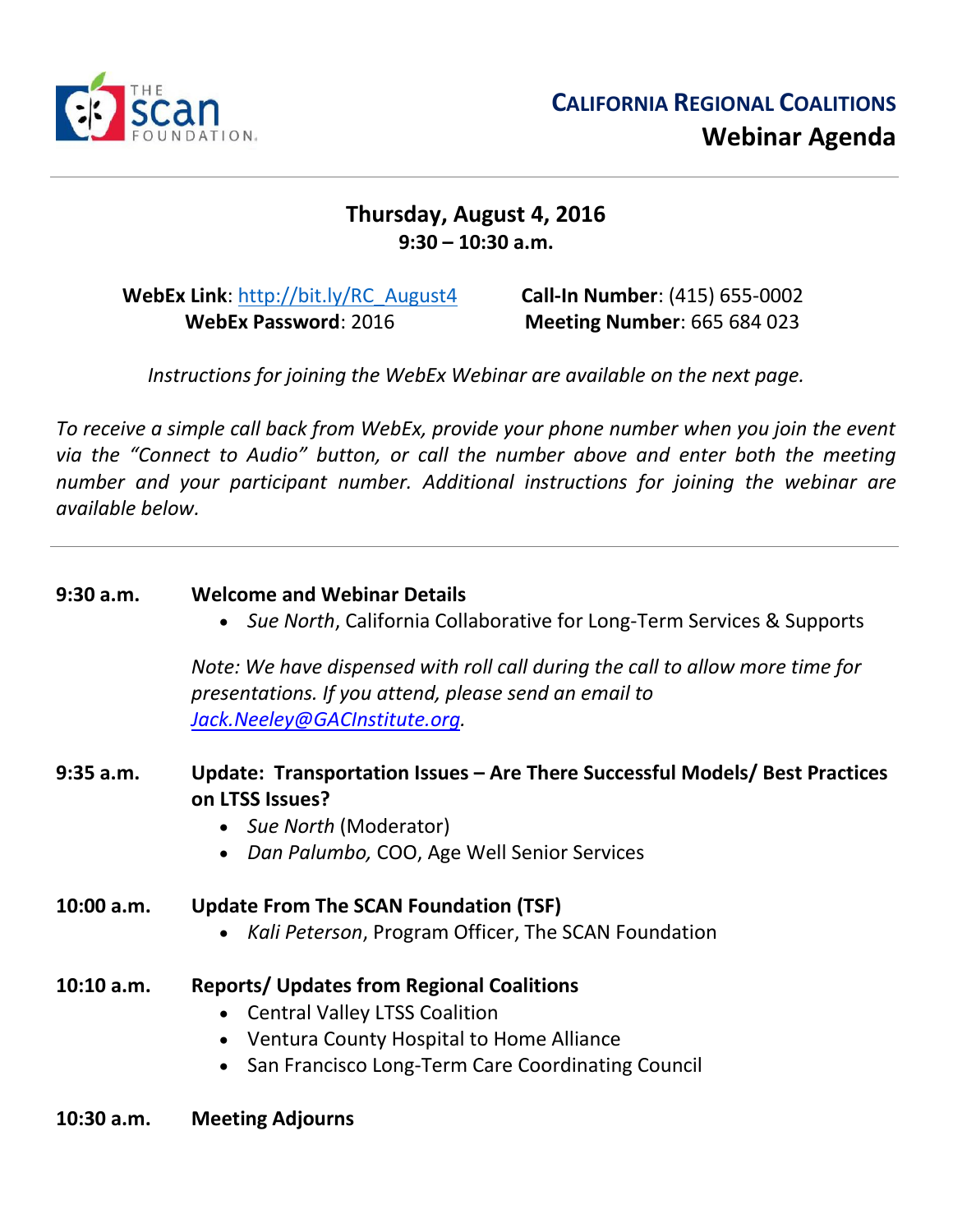## **Calendar Notes:**

This year's Regional Coalition Webinars are scheduled for the first Thursday of each month from 9:30 - 10:30 am, with the exception of June and September. Please see the remaining 2016 schedule below:

| <b>Webinar Date</b> | <b>Regional Coalition Sharing/ Report-Out Schedule</b>        |
|---------------------|---------------------------------------------------------------|
|                     | <b>Central Valley LTSS Coalition</b>                          |
| August 4th          | Ventura County Hospital to Home Alliance                      |
|                     | San Francisco Long Term Care Coordinating Council             |
|                     | Diversability Advocacy Network (Chico)                        |
| October 6th         | <b>Inland Empire LTSS Coalition</b>                           |
|                     | Los Angeles Aging Advocacy Coalition                          |
| November 3rd        | Monterey Bay Aging and Disability Resource Coalition          |
|                     | New Beginning Coalition: San Mateo                            |
|                     | <b>Orange County Aging Services Collaborative</b>             |
|                     | Aging and Disability Coalition of Lake and Mendocino Counties |
| December 1st        | <b>ILC of Kern County</b>                                     |
|                     | Placer County Aging and Disability Resource Coalition         |

## **Instructions for Using the WebEx Webinar Platform:**

If this is your first time using WebEx:

- Please log-in 5-10 minutes early, or open an account a few days prior to the meeting.
- When you click the link above  $\frac{\frac{h_t}{v}}{\frac{h_t}{v}}$  (bit.ly/RC\_August4), you'll be prompted to download the free WebEx app.
- You can create an account before the meeting, or use a guest login.

*Note: you can conveniently download the app to your computer, tablet, or Smartphone from the App Store, and with a pair of speaker headphones, can easily participate in the webinar on the go.* 

Please click the "Raise Your Hand" button if you would like to speak and a host will unmute your line. If you don't connect via WebEx, you will NOT have the "Raise Hand" feature available.

- To mitigate disruption, all lines will be muted except for the panelists.
- Once connected to the webinar, go to the participant window to find the "Raise Your Hand" button under your name.